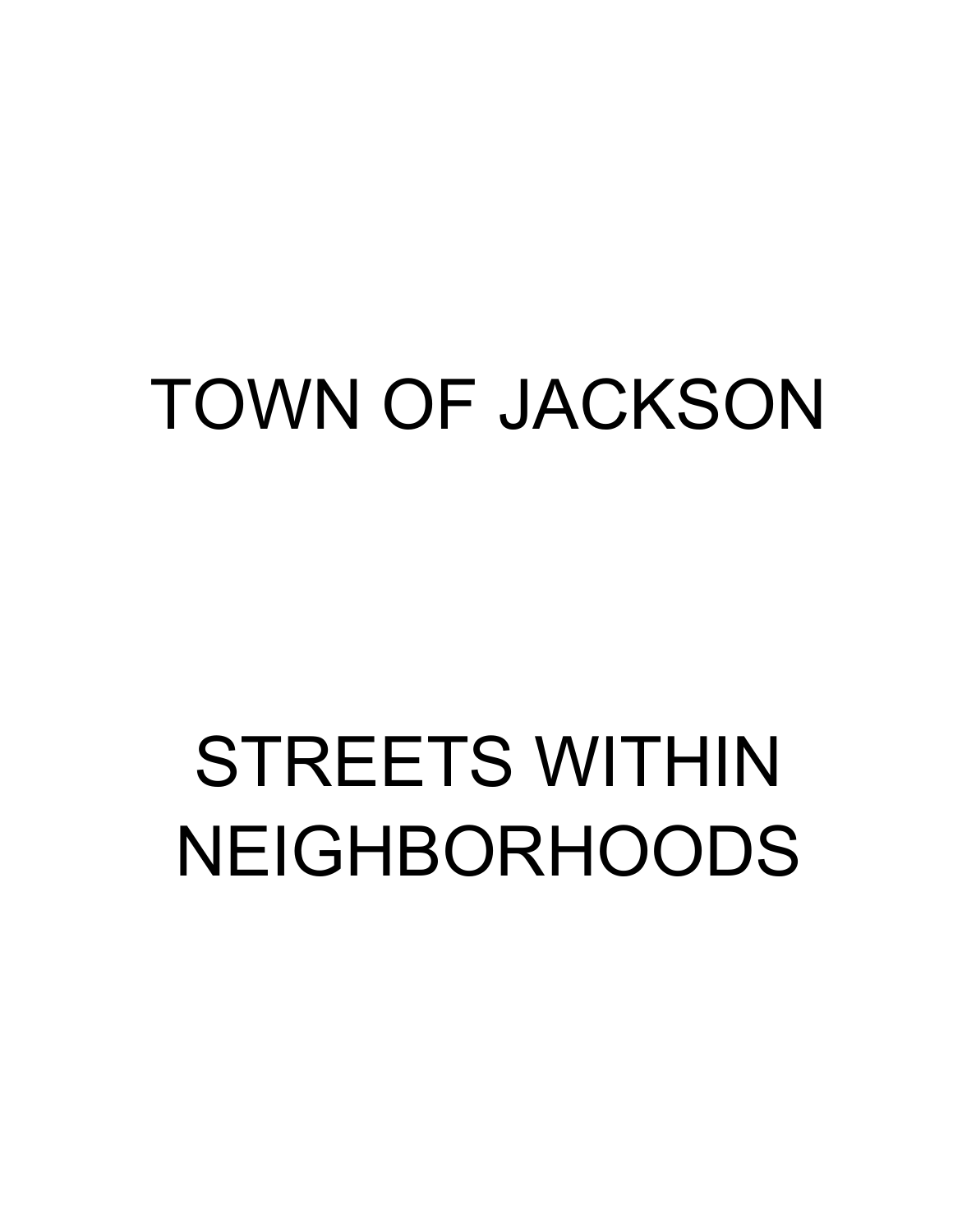| <b>Swis</b> | <b>Neighborhood</b> | <b>Street Name</b>      |
|-------------|---------------------|-------------------------|
| 534200      | 42001               | Ackley Rd               |
| 534200      | 42001               | Arlington Way           |
| 534200      | 42001               | Ash Grove Rd            |
| 534200      | 42001               | Ash Grove Rd/w Off      |
| 534200      | 42001               | Belair Way              |
| 534200      | 42001               | Bowen Hill Ln           |
| 534200      | 42001               | Bowen Hill Rd           |
| 534200      | 42001               | Cleveland Rd            |
| 534200      | 42001               | County Route 61         |
| 534200      | 42001               | County Route 64         |
| 534200      | 42001               | County Route 64 /off    |
| 534200      | 42001               | Dead Dog Way            |
| 534200      | 42001               | Dobbin Hill Rd          |
| 534200      | 42001               | Driscoll Way            |
| 534200      | 42001               | Eagleville Rd           |
| 534200      | 42001               | Fish Hatchery Rd        |
| 534200      | 42001               | Hansen Way              |
| 534200      | 42001               | Legrys Rd               |
| 534200      | 42001               | McMahon Ln              |
| 534200      | 42001               | McMillan Rd             |
| 534200      | 42001               | Mcmillan Rd/n Off       |
| 534200      | 42001               | Murray Hollow /S off Rd |
| 534200      | 42001               | Murray Hollow Rd        |
| 534200      | 42001               | Murray Hollow Rd/n Off  |
| 534200      | 42001               | Murray Hollow Rd/s Off  |
| 534200      | 42001               | Plains Rd               |
| 534200      | 42001               | Red Gate Ln             |
| 534200      | 42001               | Rexleigh / E off Rd     |
| 534200      | 42001               | Rexleigh Rd             |
| 534200      | 42001               | Rexleigh Rd/e Off       |
| 534200      | 42001               | Shunpike Rd             |
| 534200      | 42001               | Shunpike Rd/w Off       |
| 534200      | 42001               | Stanton Rd              |
| 534200      | 42001               | Stanton Rd/e Off        |
| 534200      | 42001               | State Route 22          |
| 534200      | 42001               | State Route 22/E Off    |
| 534200      | 42001               | State Route 313         |
| 534200      | 42001               | State Route 313 /E off  |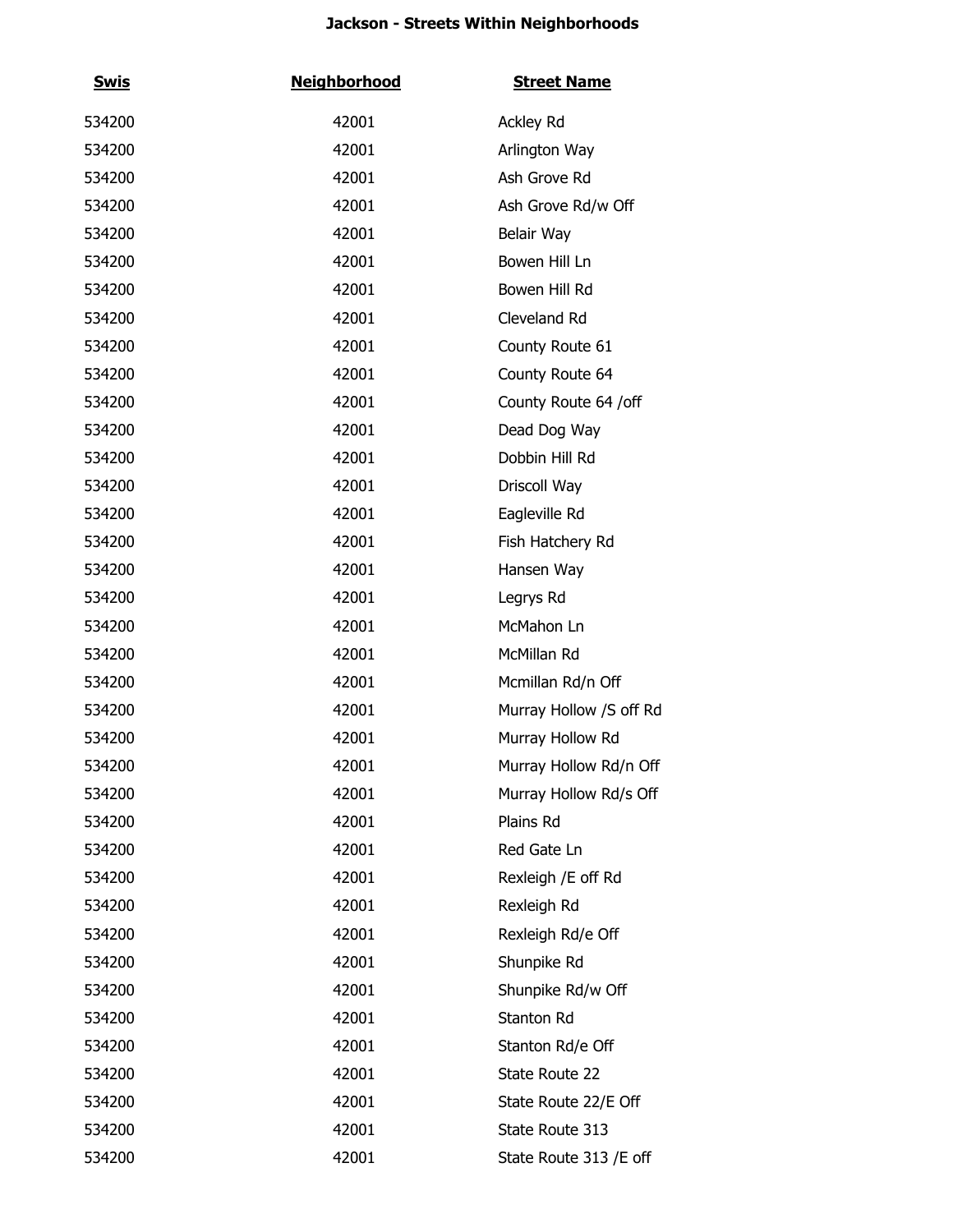| <b>Swis</b> | <b>Neighborhood</b> | <b>Street Name</b>    |
|-------------|---------------------|-----------------------|
| 534200      | 42001               | State Route 313/E Off |
| 534200      | 42001               | State Route 313/N Off |
| 534200      | 42001               | State Route 313/S Off |
| 534200      | 42001               | Sutherland Rd         |
| 534200      | 42001               | Winters Way           |
| 534200      | 42001               | Wrens Ln              |
|             |                     |                       |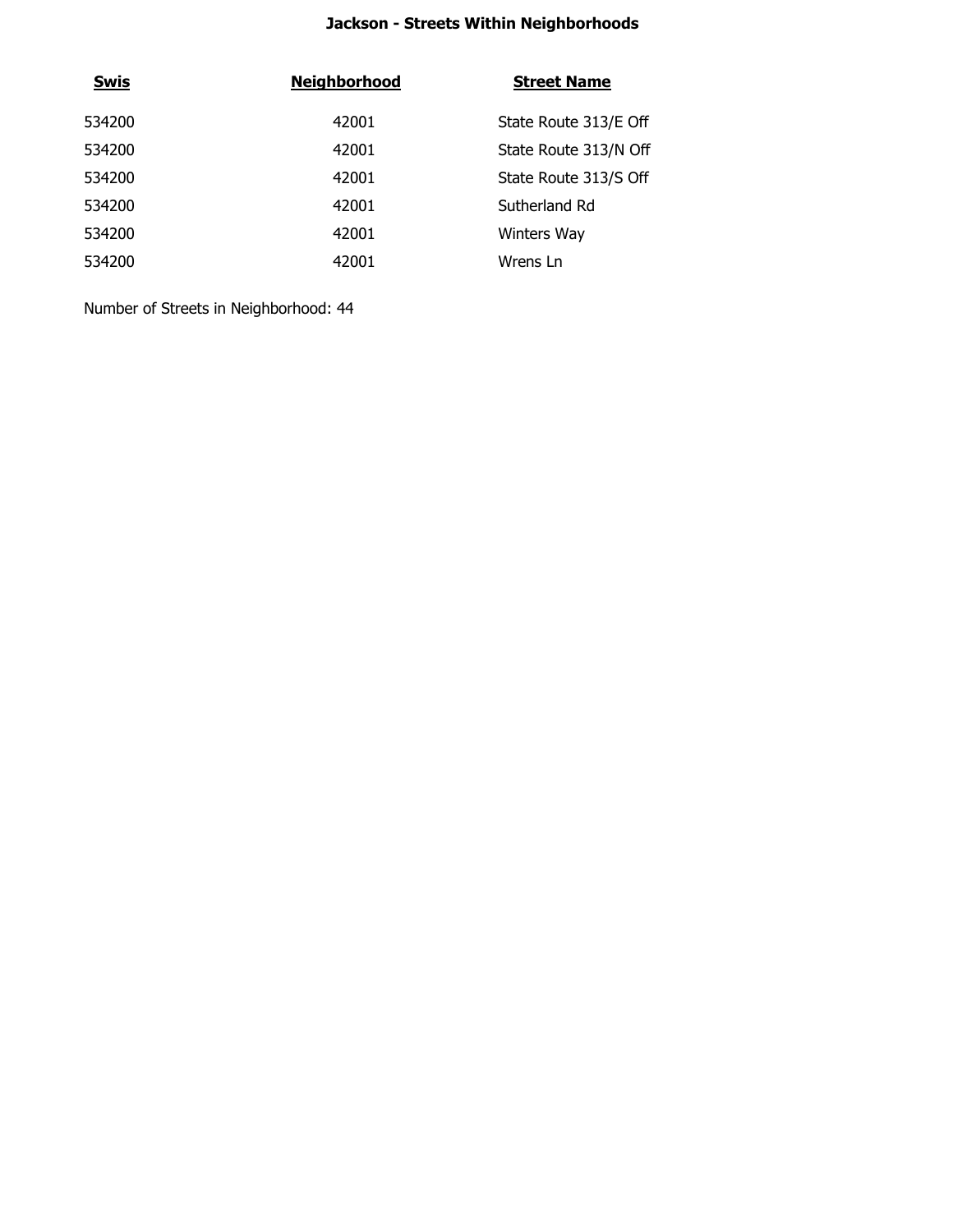| <u>Swis</u> | <b>Neighborhood</b> | <b>Street Name</b>       |
|-------------|---------------------|--------------------------|
| 534200      | 42002               | Andrews Ln               |
| 534200      | 42002               | Beede Ln                 |
| 534200      | 42002               | Bells Ln                 |
| 534200      | 42002               | Bentley Ln               |
| 534200      | 42002               | Cambridge-Battenville Rd |
| 534200      | 42002               | Carney & Cassidy Rd      |
| 534200      | 42002               | Carney Cassidy Rd        |
| 534200      | 42002               | Center Falls Rd          |
| 534200      | 42002               | Colfax Rd                |
| 534200      | 42002               | Content Farm Rd          |
| 534200      | 42002               | County Route 61          |
| 534200      | 42002               | County Route 61/N Off    |
| 534200      | 42002               | County Route 62          |
| 534200      | 42002               | County Route 62/E Off    |
| 534200      | 42002               | County Route 78          |
| 534200      | 42002               | Duelles Ln               |
| 534200      | 42002               | Dunbar Rd                |
| 534200      | 42002               | Dunbar Rd/w Off          |
| 534200      | 42002               | Emerald Woods Way        |
| 534200      | 42002               | Fire Tower Rd            |
| 534200      | 42002               | Fire Tower Rd/e Off      |
| 534200      | 42002               | Gordon Way               |
| 534200      | 42002               | Haynes Way               |
| 534200      | 42002               | Hedges Rd                |
| 534200      | 42002               | Kenyon Hill Rd           |
| 534200      | 42002               | Kenyon Hill Rd S/off     |
| 534200      | 42002               | Keys Rd                  |
| 534200      | 42002               | Lamancha Way             |
| 534200      | 42002               | Lamancha Way E/Off       |
| 534200      | 42002               | Lauzons Ln               |
| 534200      | 42002               | Lewis Hill Ln            |
| 534200      | 42002               | Little Colfax Rd         |
| 534200      | 42002               | Mary Ln                  |
| 534200      | 42002               | Maxwell Ln               |
| 534200      | 42002               | Maxwell Rd               |
| 534200      | 42002               | McCormack Rd             |
| 534200      | 42002               | McCormack Rd/s Off       |
| 534200      | 42002               | Murdock Ln               |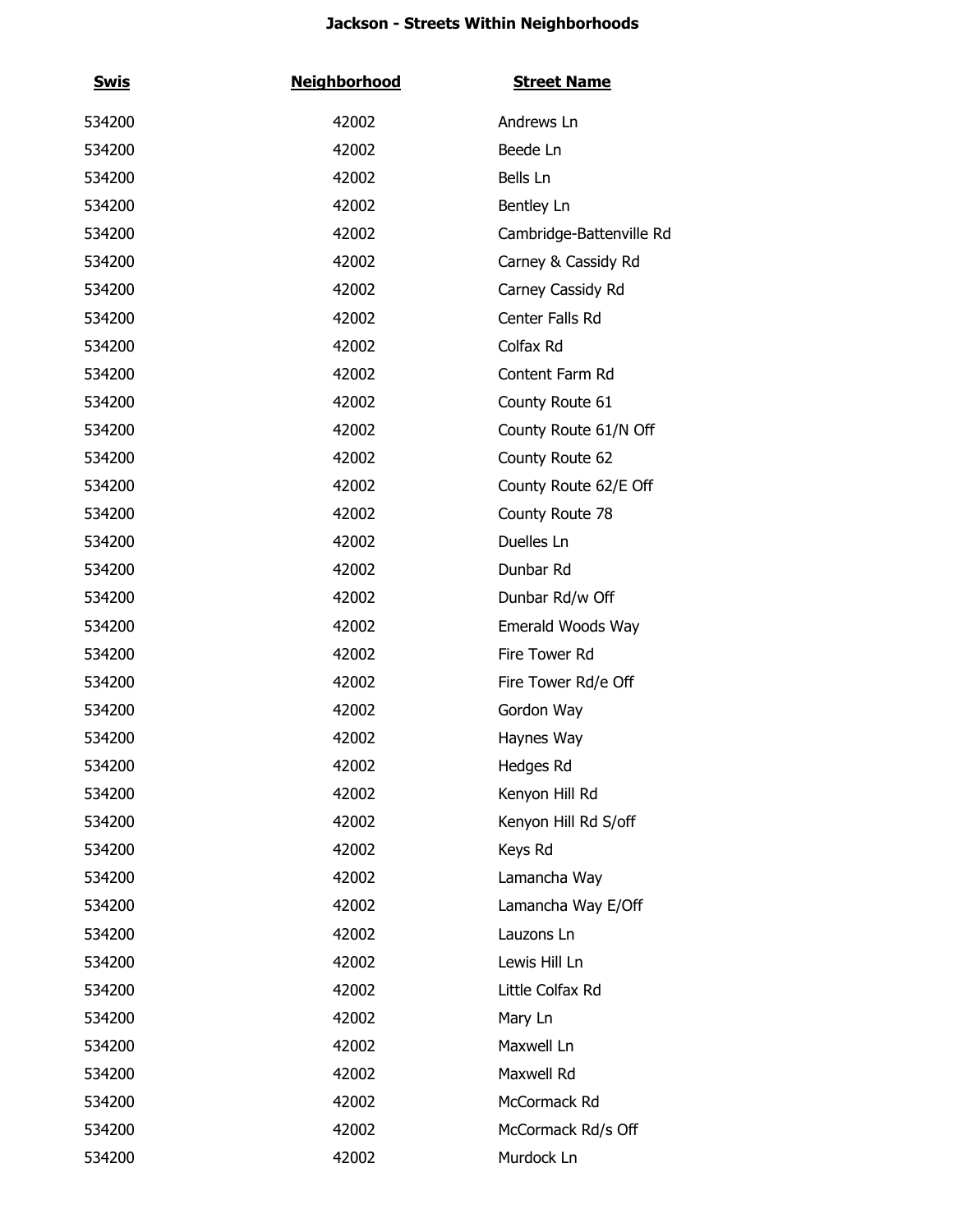| <b>Swis</b> | <b>Neighborhood</b> | <b>Street Name</b>    |
|-------------|---------------------|-----------------------|
| 534200      | 42002               | Murdock Ln/w Off      |
| 534200      | 42002               | Murphys Rd            |
| 534200      | 42002               | Nealy Way             |
| 534200      | 42002               | Obrien Way            |
| 534200      | 42002               | Odin Way              |
| 534200      | 42002               | Old Cambridge Rd      |
| 534200      | 42002               | Reafield Farm Rd      |
| 534200      | 42002               | Reids Ln              |
| 534200      | 42002               | Rouse Rd              |
| 534200      | 42002               | Rowlands Ln           |
| 534200      | 42002               | Scotch Highland Ln    |
| 534200      | 42002               | Scotch Hill Rd        |
| 534200      | 42002               | Shields Rd            |
| 534200      | 42002               | Shields Rd/n Off      |
| 534200      | 42002               | Skellie Rd            |
| 534200      | 42002               | Snuffys Way           |
| 534200      | 42002               | Spicer Way            |
| 534200      | 42002               | Stamps Way            |
| 534200      | 42002               | State Route 22        |
| 534200      | 42002               | State Route 372       |
| 534200      | 42002               | State Route 372/N Off |
| 534200      | 42002               | Sunset Way            |
| 534200      | 42002               | View Way              |
| 534200      | 42002               | Waites Ln             |
| 534200      | 42002               | <b>Wallace Rd</b>     |
| 534200      | 42002               | Wallace Rd/E off      |
| 534200      | 42002               | Wallace Rd/w Off      |
| 534200      | 42002               | White Birch Ln        |
| 534200      | 42002               | Wood Ln               |
| 534200      | 42002               | Wood Ln/s Off         |
| 534200      | 42002               | Wrights Ln            |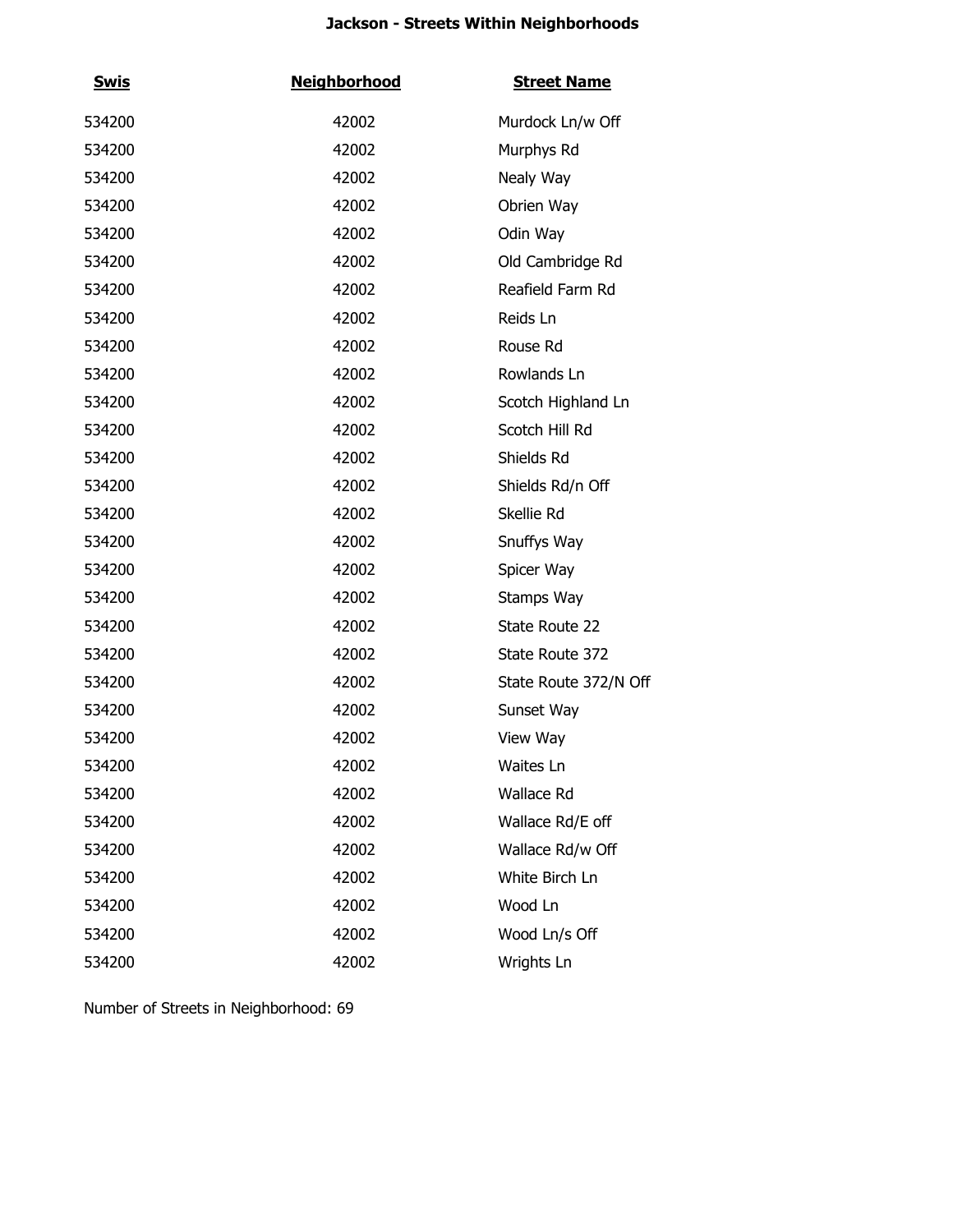| <b>Swis</b> | <b>Neighborhood</b> | <b>Street Name</b>           |
|-------------|---------------------|------------------------------|
| 534200      | 42003               | <b>Battenkill Acres</b>      |
| 534200      | 42003               | <b>Battenkill Evergreens</b> |
| 534200      | 42003               | Battenkill Evergreens Rd     |
| 534200      | 42003               | Battenkill River E/s         |
| 534200      | 42003               | Cambridge-Battenville Rd     |
| 534200      | 42003               | Center Falls Rd              |
| 534200      | 42003               | County Route 61              |
| 534200      | 42003               | County Route 64              |
| 534200      | 42003               | Keys Rd                      |
| 534200      | 42003               | Nealy Way                    |
| 534200      | 42003               | Old Bridge Rd                |
| 534200      | 42003               | Reafield Farm Rd             |
| 534200      | 42003               | Rexleigh Rd                  |
| 534200      | 42003               | Schenile Ln                  |
| 534200      | 42003               | Skellie Rd                   |
| 534200      | 42003               | Stanton Rd                   |
| 534200      | 42003               | State Route 22               |
| 534200      | 42003               | State Route 313              |
| 534200      | 42003               | Sutherland Rd                |
| 534200      | 42003               | Wood Ln/n Off                |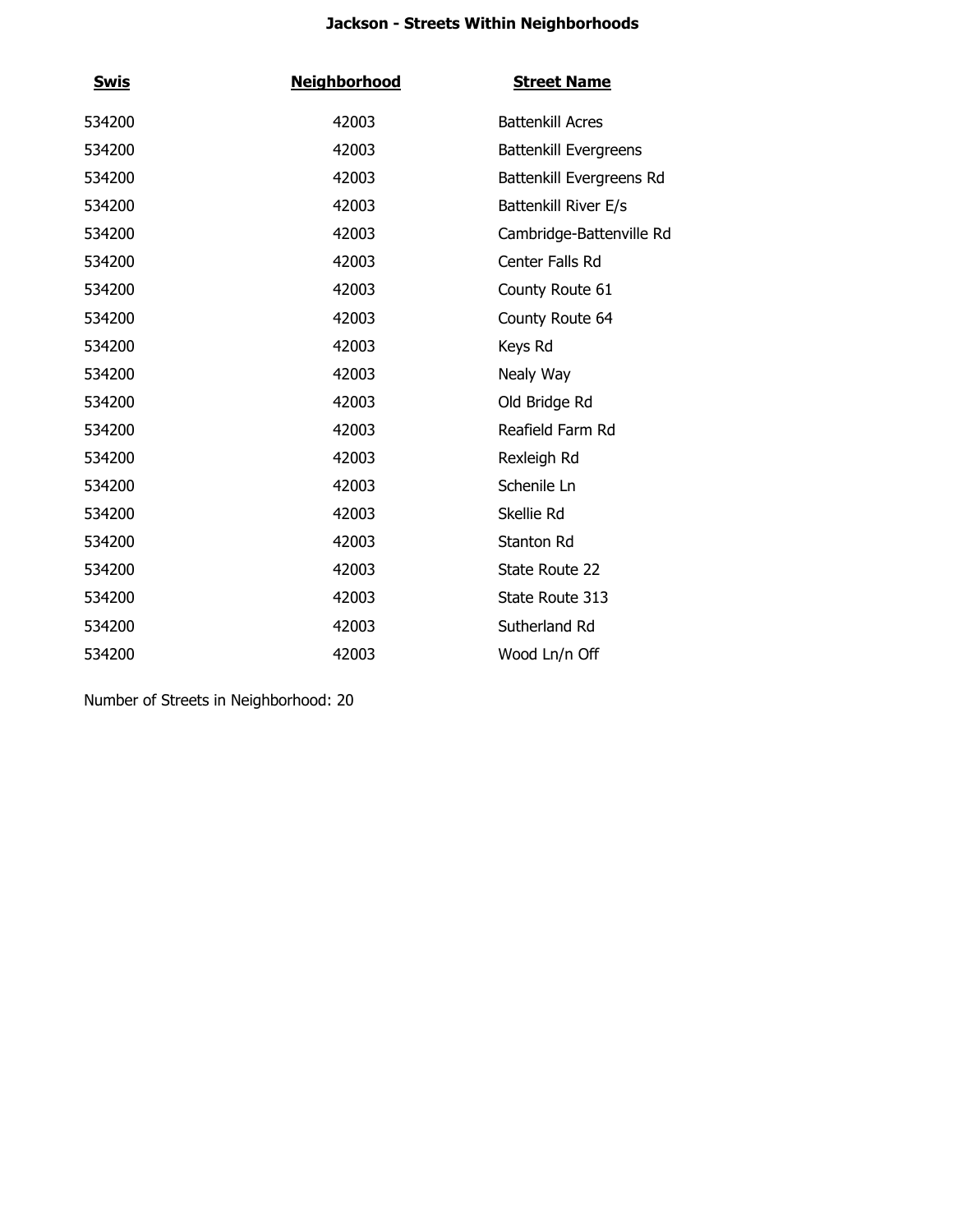| <u>Swis</u> | <b>Neighborhood</b> | <b>Street Name</b>   |
|-------------|---------------------|----------------------|
| 534200      | 42004               | Allens Alley Way     |
| 534200      | 42004               | Alyssa Way           |
| 534200      | 42004               | Andrews Ln           |
| 534200      | 42004               | Cornell Way          |
| 534200      | 42004               | Craig Way            |
| 534200      | 42004               | Dailey Way           |
| 534200      | 42004               | Dead Dog Way         |
| 534200      | 42004               | Dwyer Way            |
| 534200      | 42004               | Emma Way             |
| 534200      | 42004               | Gordon Way           |
| 534200      | 42004               | Haynes Way           |
| 534200      | 42004               | Hazels Drive Way     |
| 534200      | 42004               | Hedges Lk            |
| 534200      | 42004               | High Road Way        |
| 534200      | 42004               | Johnson Rd           |
| 534200      | 42004               | Kennedy Rd Off       |
| 534200      | 42004               | Lake Lauderdale/in   |
| 534200      | 42004               | Lakeside Way         |
| 534200      | 42004               | Lakeview Way         |
| 534200      | 42004               | Lamancha Way         |
| 534200      | 42004               | Lauderdale Loop      |
| 534200      | 42004               | Macehren Way         |
| 534200      | 42004               | Malcolms Lane Way    |
| 534200      | 42004               | Nesbitt Ln           |
| 534200      | 42004               | Nesbitt Ln Off E     |
| 534200      | 42004               | Nesbitt Ln Off N     |
| 534200      | 42004               | Nesbitt Ln Off W     |
| 534200      | 42004               | North Shore Way      |
| 534200      | 42004               | Pine Knoll Way       |
| 534200      | 42004               | Playground Way       |
| 534200      | 42004               | Pump Road Way        |
| 534200      | 42004               | Schoolhouse Way      |
| 534200      | 42004               | Shields Rd           |
| 534200      | 42004               | Shields Rd/s Off     |
| 534200      | 42004               | Spicer Way           |
| 534200      | 42004               | State Route 22       |
| 534200      | 42004               | State Route 22/E Off |
| 534200      | 42004               | Tennis Ct Way        |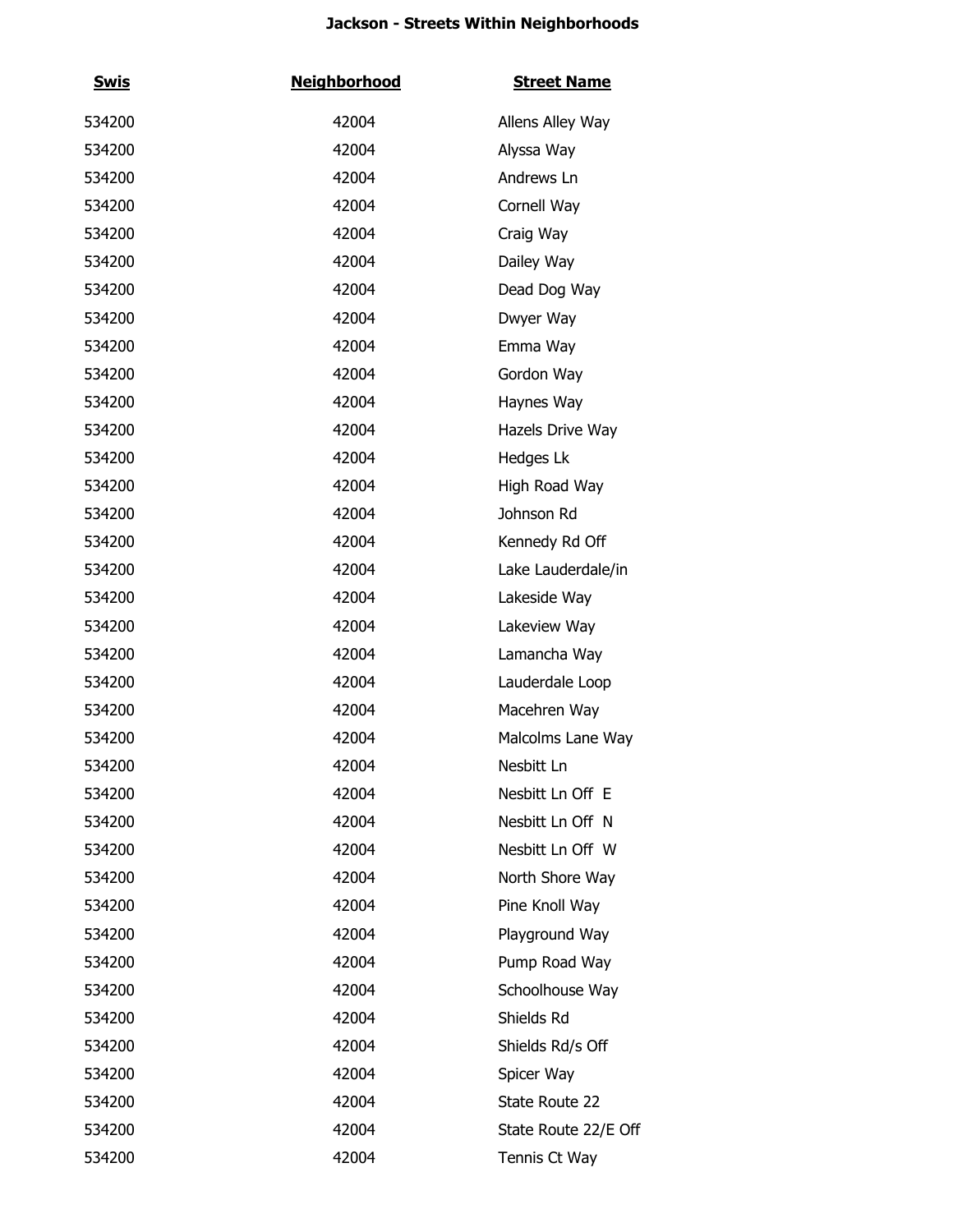| <b>Swis</b> | <b>Neighborhood</b> | <b>Street Name</b>  |
|-------------|---------------------|---------------------|
| 534200      | 42004               | Upper Road Way      |
| 534200      | 42004               | Voerman Way         |
| 534200      | 42004               | Ward Ln             |
| 534200      | 42004               | West Playground Way |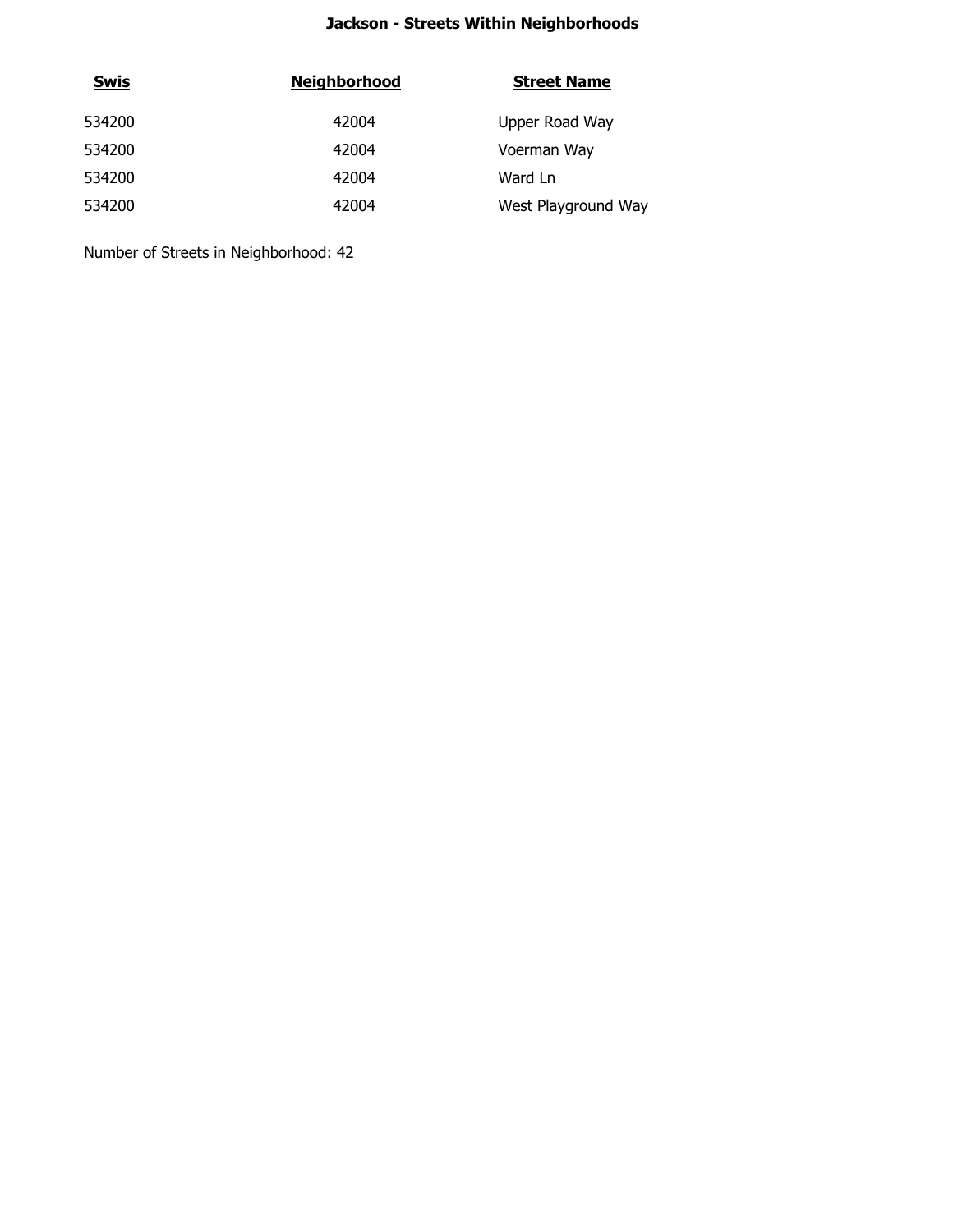| <b>Swis</b> | <b>Neighborhood</b> | <b>Street Name</b> |
|-------------|---------------------|--------------------|
| 534200      | 42005               | Christies Way      |
| 534200      | 42005               | County Route 61    |
| 534200      | 42005               | Kennedy Rd         |
| 534200      | 42005               | Macehren Way       |
| 534200      | 42005               | Nesbitt Ln         |
| 534200      | 42005               | Nesbitt Ln Off E   |
| 534200      | 42005               | Pond Way           |
| 534200      | 42005               | Sullivan Way       |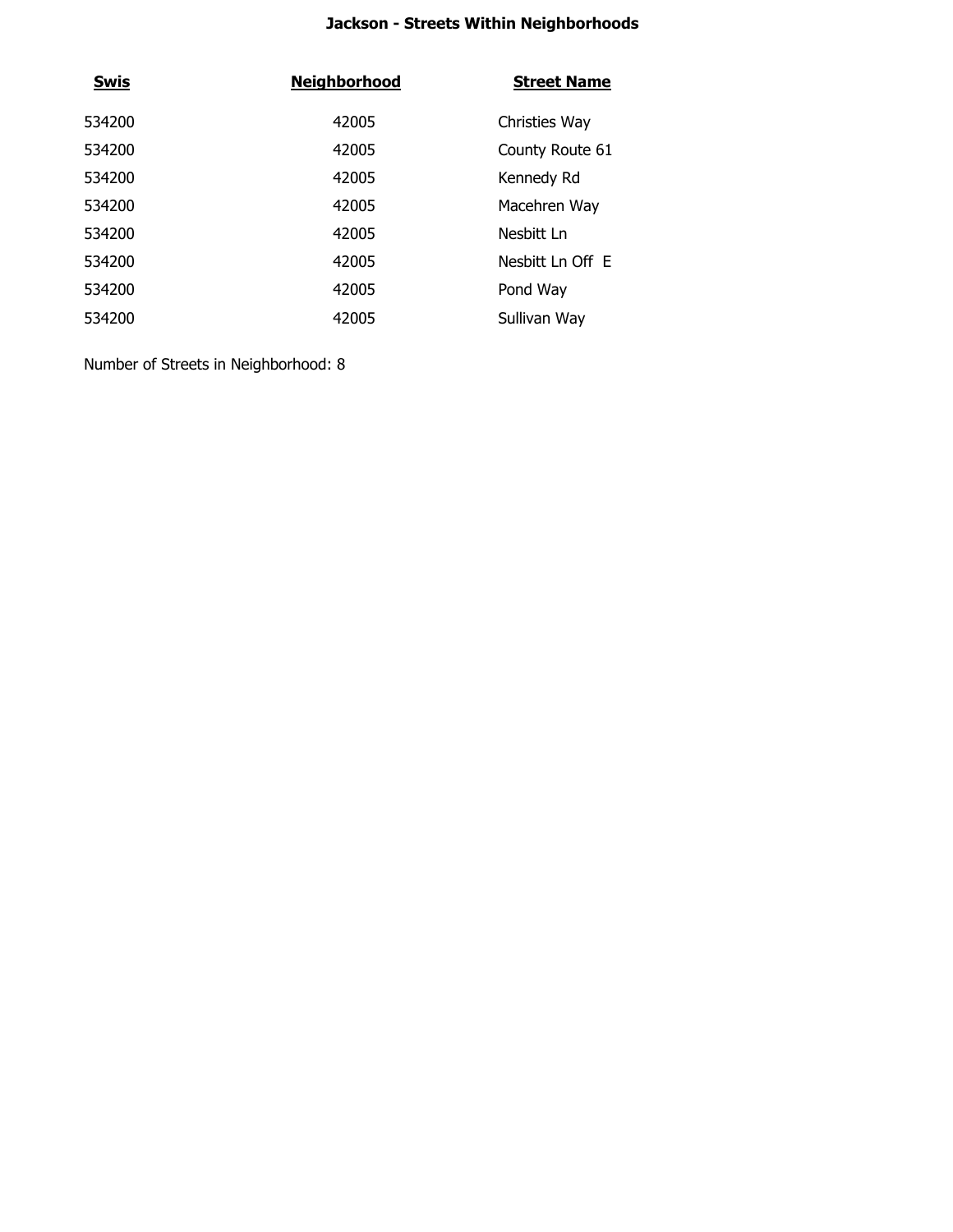| <u>Swis</u> | <b>Neighborhood</b> | <b>Street Name</b>         |
|-------------|---------------------|----------------------------|
| 534200      | 42010               | Allens Alley Way           |
| 534200      | 42010               | Alyssa Way                 |
| 534200      | 42010               | Carney & Cassidy Rd        |
| 534200      | 42010               | Content Farm Rd            |
| 534200      | 42010               | County Route 61            |
| 534200      | 42010               | County Route 62            |
| 534200      | 42010               | County Route 64            |
| 534200      | 42010               | County Route 78            |
| 534200      | 42010               | Dorothys Way               |
| 534200      | 42010               | Dot Hill Way               |
| 534200      | 42010               | Dunbar Rd                  |
| 534200      | 42010               | Elec Trans                 |
| 534200      | 42010               | Fire Tower Rd              |
| 534200      | 42010               | Fish Hatchery Rd           |
| 534200      | 42010               | Johnson Rd                 |
| 534200      | 42010               | Kenyon Hill Rd             |
| 534200      | 42010               | Legrys Rd                  |
| 534200      | 42010               | McMillan Rd                |
| 534200      | 42010               | Nesbitt Ln                 |
| 534200      | 42010               | <b>Outside Plant</b>       |
| 534200      | 42010               | Plains Rd                  |
| 534200      | 42010               | Playground Way             |
| 534200      | 42010               | <b>Public Service-Town</b> |
| 534200      | 42010               | Scotch Hill Rd             |
| 534200      | 42010               | Shields Rd                 |
| 534200      | 42010               | Skellie Rd                 |
| 534200      | 42010               | Special Franchise          |
| 534200      | 42010               | Special Franchise Propert  |
| 534200      | 42010               | Special Franchise Town     |
| 534200      | 42010               | Stanton Rd / Off           |
| 534200      | 42010               | Stanton Rd/off             |
| 534200      | 42010               | State Route 22             |
| 534200      | 42010               | State Route 22/W Off       |
| 534200      | 42010               | State Route 313            |
| 534200      | 42010               | State Route 372            |
| 534200      | 42010               | Voerman Way                |
| 534200      | 42010               | <b>Water Supply</b>        |
| 534200      | 42010               | Wood Ln                    |